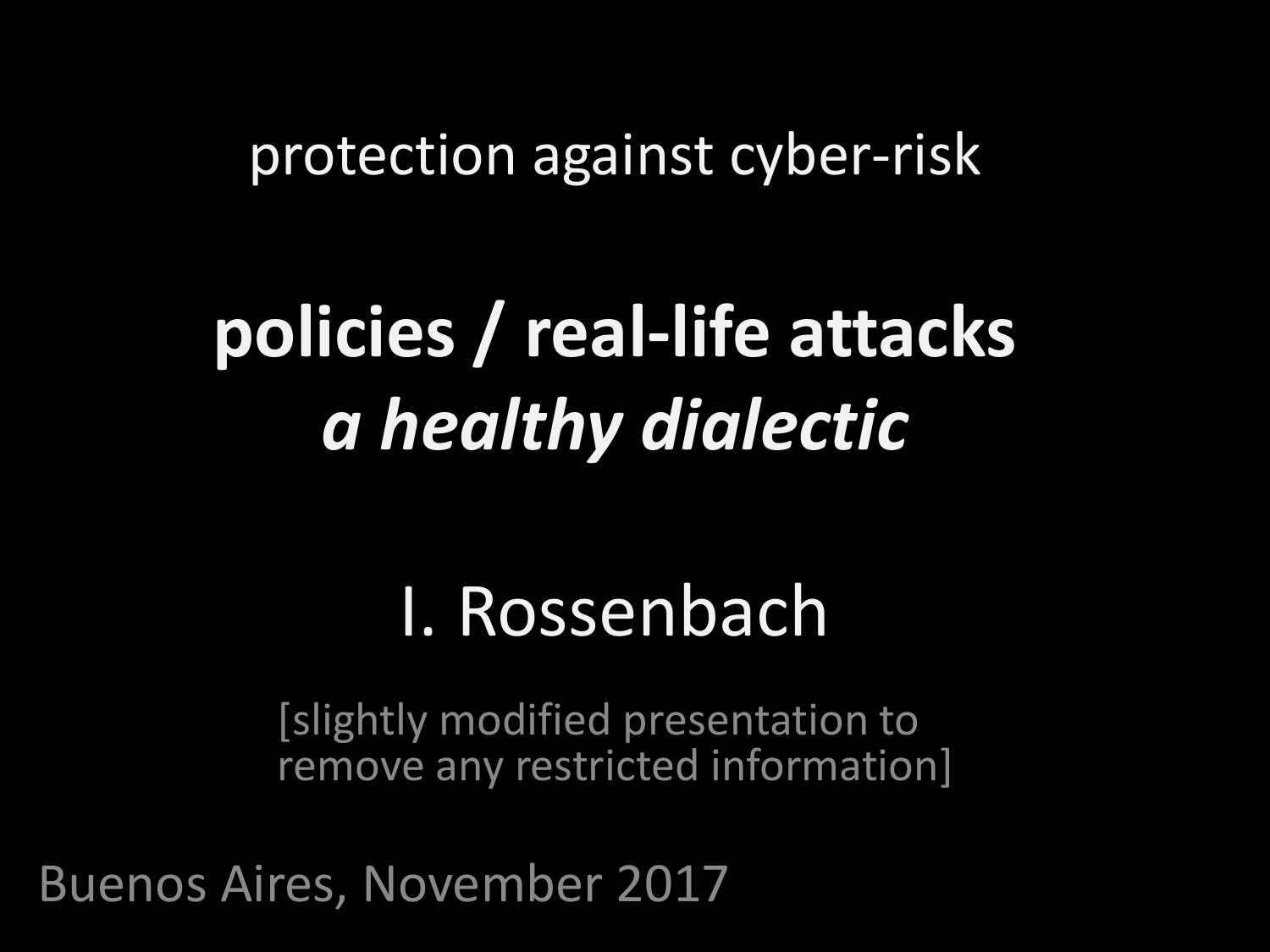## agenda

- **Introduction**
- **Offense guides defense**
- **Dialectic:** 
	- security policies --> real-life attacks
	- **P** real-life attacks --> security policies
- **Conclusion**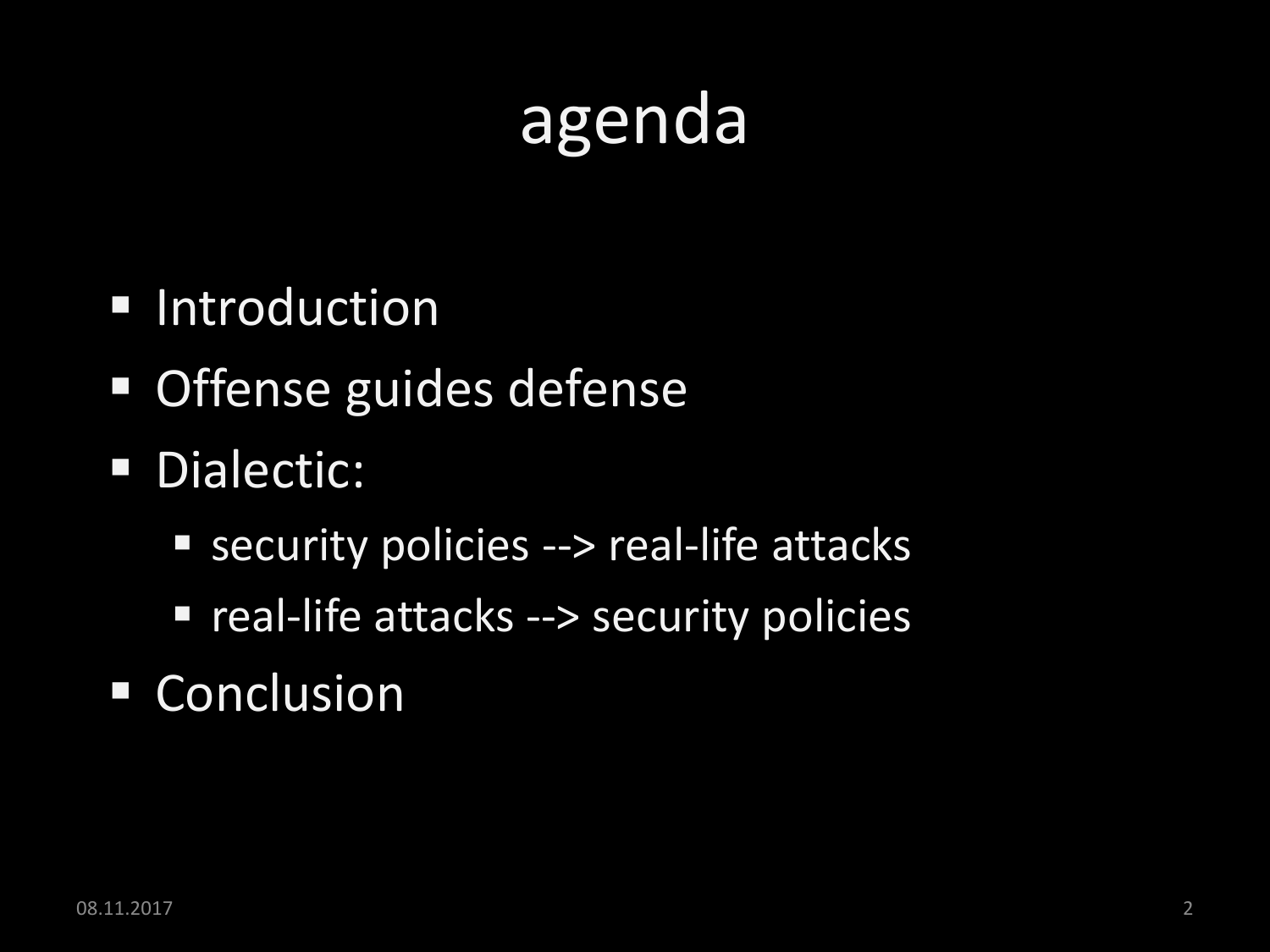## Introduction

Security, securing?

Handle and manage risks, adverse events / attacks

Avoid, transfer, accept, mitigate, exploit

How to act / behave? Security policies…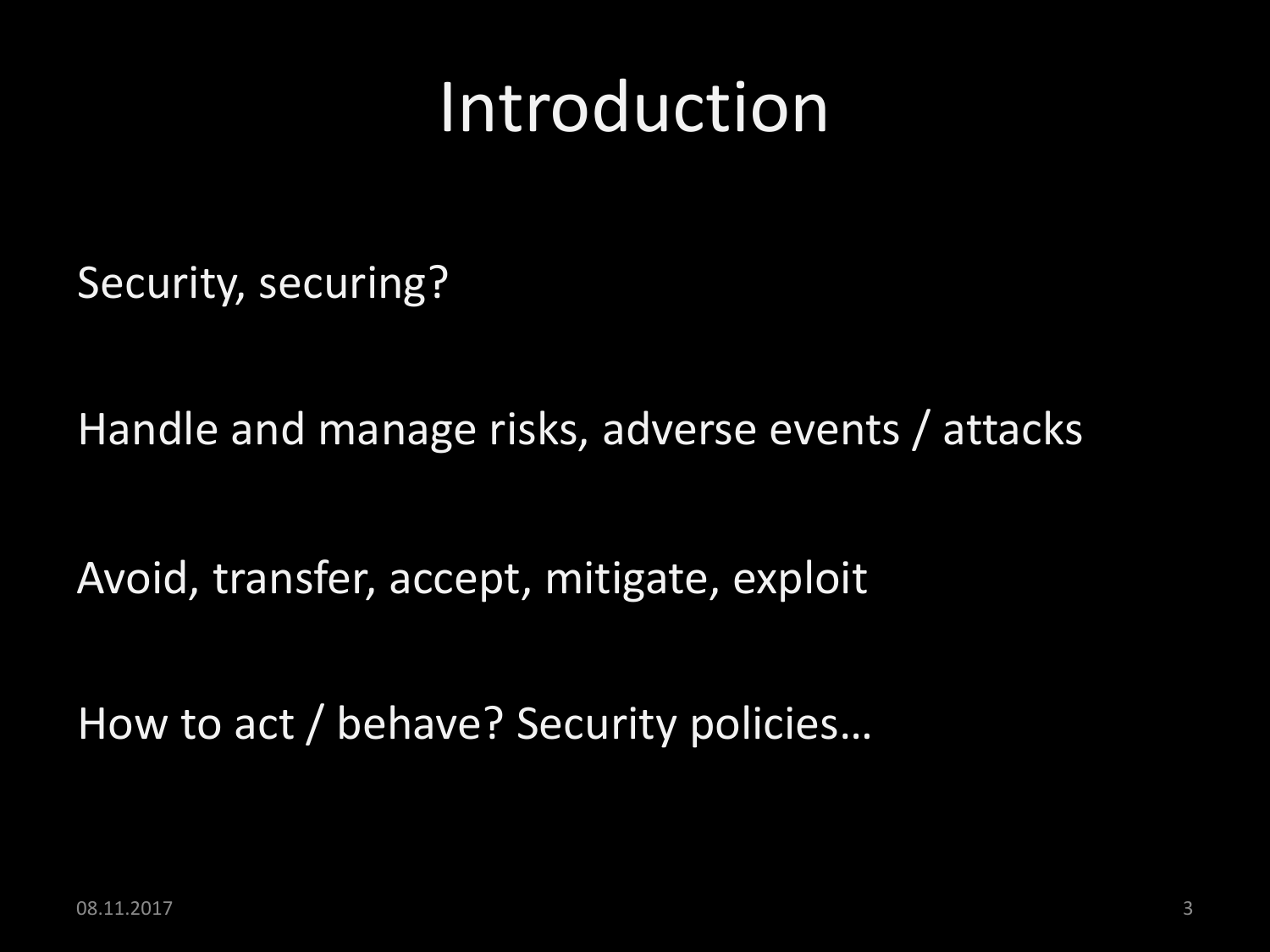# Definition of security policies

"A set of rules and practices that specify or regulate how a system or organization provides security services to protect sensitive and critical system resources" (RFC 2828)

Synonyms: guidance, guidelines, best practices, information security standard, cybersecurity framework, information security standards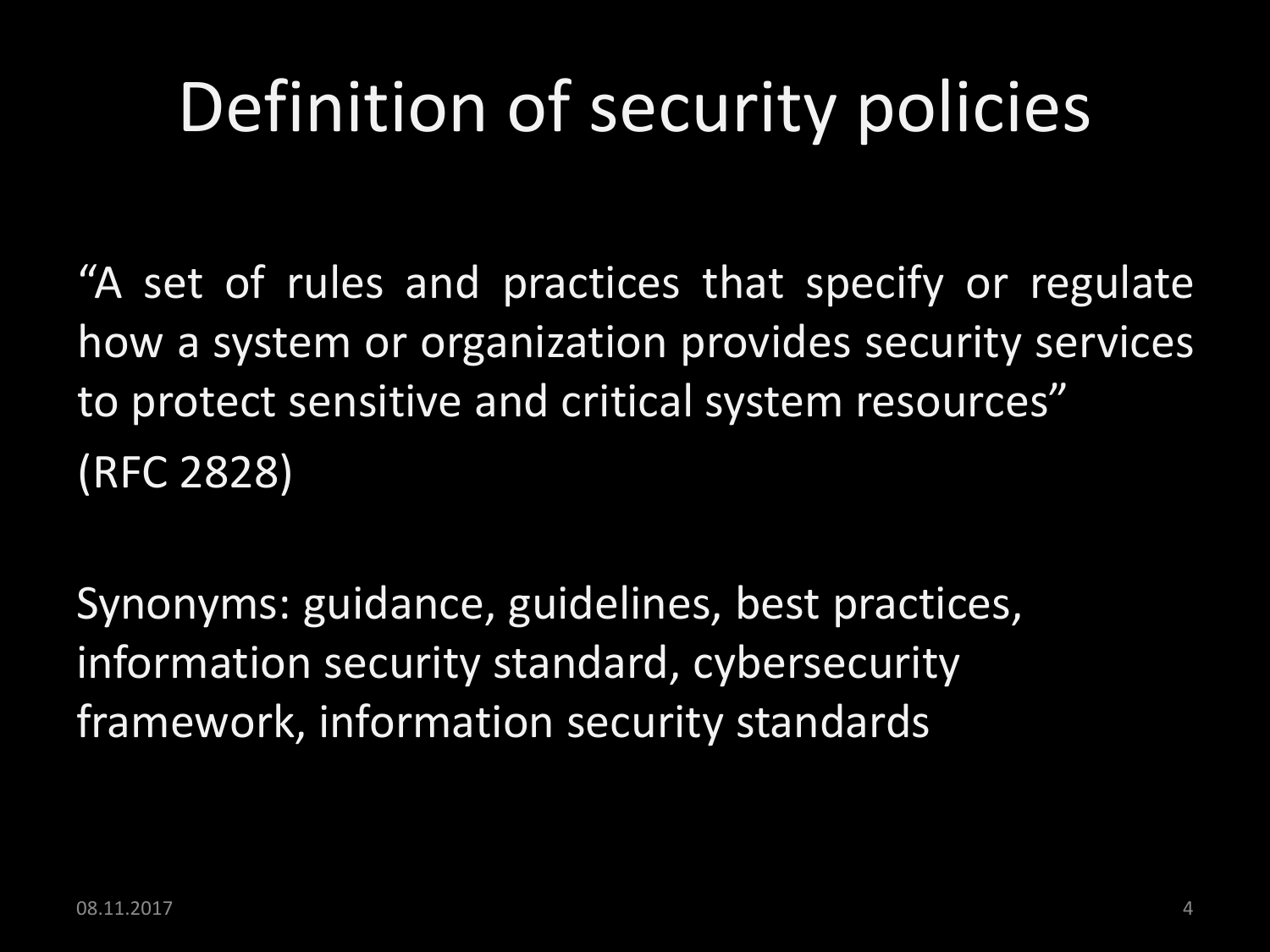#### Samples of security policies

**CPMI-IOSCO Guidance** on cyber resilience for financial market infrastructures

**SWIFT Customer Security Programme**

**PCI-DSS** (Payment Card Industry Data Security Standard)

**NIST Cybersecurity Framework**

**CIS-CSC -** Center for Internet Security – Critical Security Controls (ex SANS Top 20 Critical Security Controls)

#### **ISO 27000 series**

**CC** - Common Criteria for Information Technology Security Evaluation

Local and specific policies

http://www.bis.org/cpmi/publ/d146.pdf

https://www.swift.com/myswift/customer-securityprogramme-csp

https://www.pcisecuritystandards.org/

https://www.nist.gov/cyberframework

https://www.cisecurity.org/controls/

https://en.wikipedia.org/wiki/ISO/IEC\_27000-series

https://www.commoncriteriaportal.org/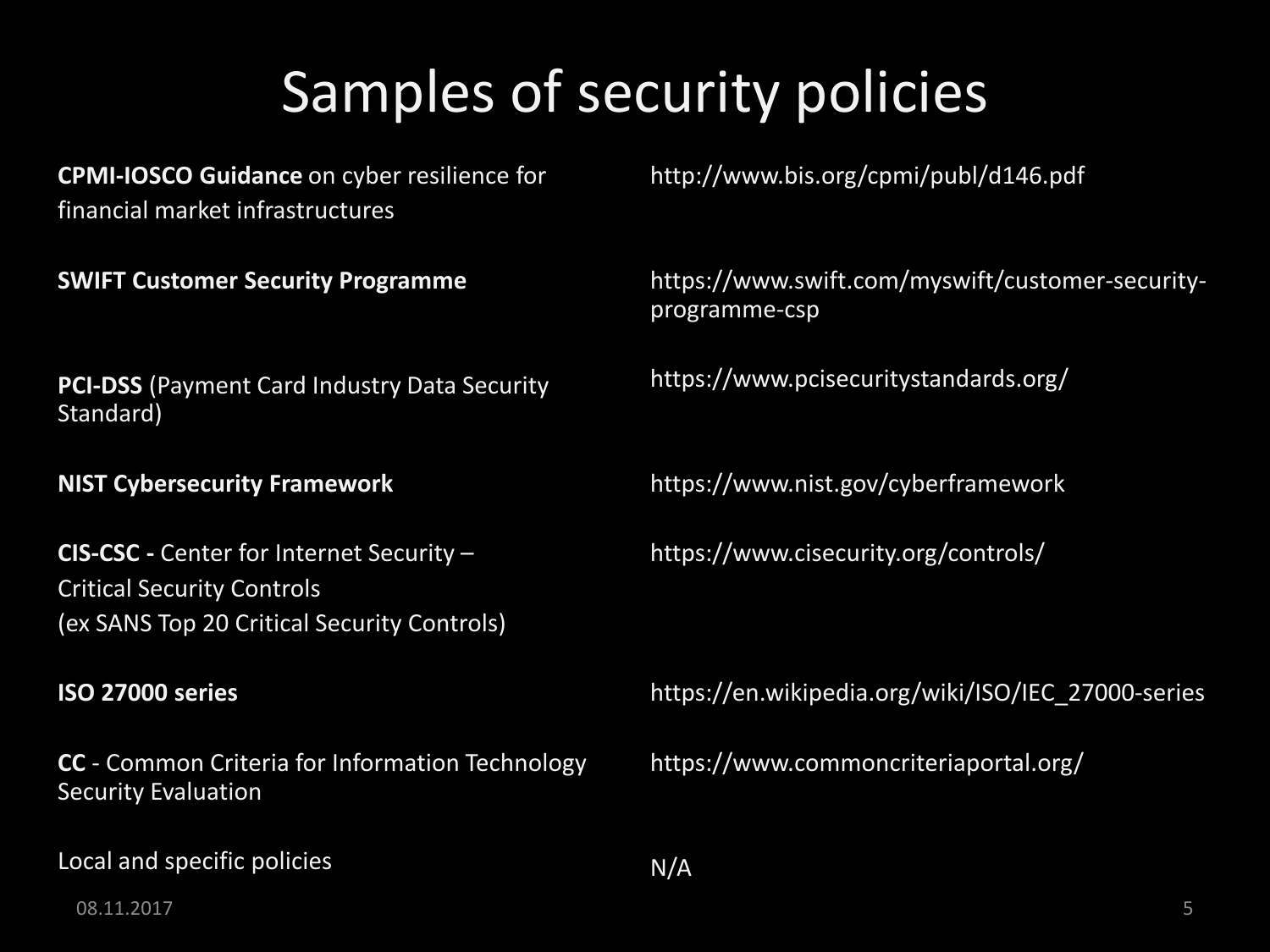# Offense guides defense (1/2)

- > Target data breach December 2013
- > Drug traffic in the port of Antwerp 2013
- > "Le Monde" Twitter's account hacked January 2015
- > Deloitte's email system hacked September 2017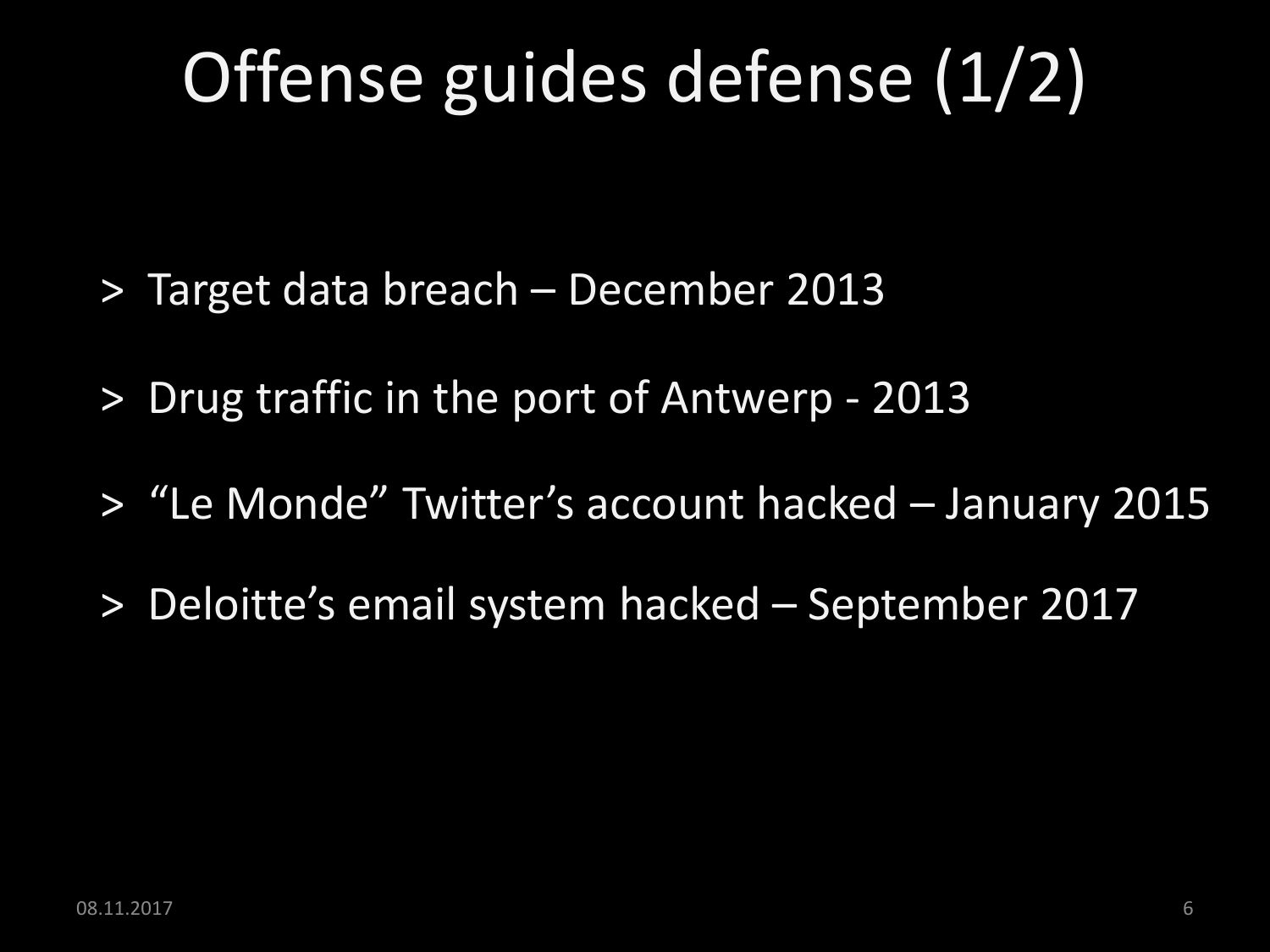# Offense guides defense (2/2)

- > Equifax data breach August 2017
- > Bank of Bangladesh cyber robbery February 2015
- > Dyn DDoS attack October 2016
- > Shipwreck of the oil tanker Erika December 1999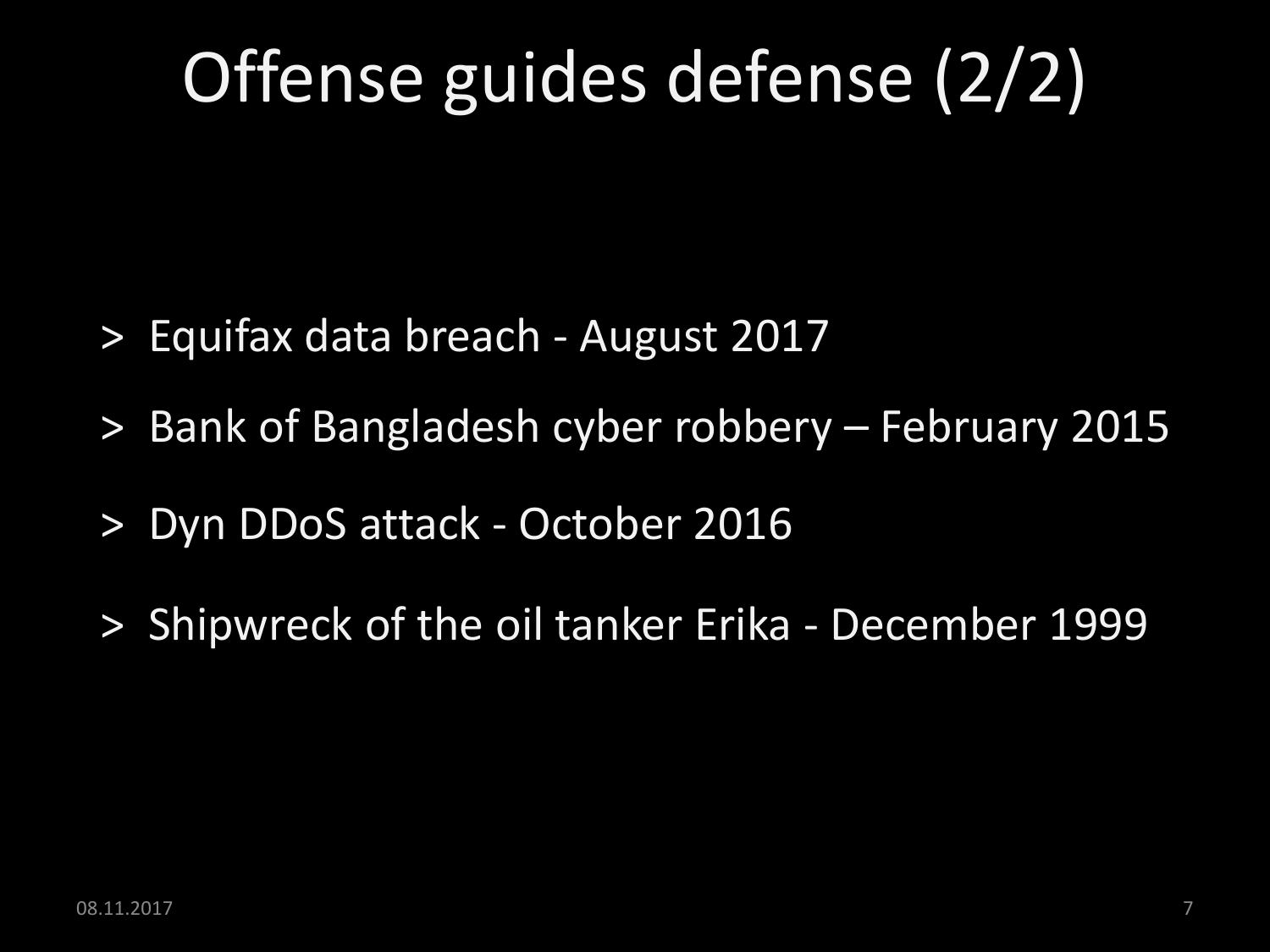security policies --> real-life attacks (1/2)

- > Target data breach
- > Drug traffic in the port of Antwerp
- > "Le Monde" Twitter's account hacked
- > Deloitte's email system hacked

Network segregation

Requirement for regular penetration tests

2-factor authentication

2-factor authentication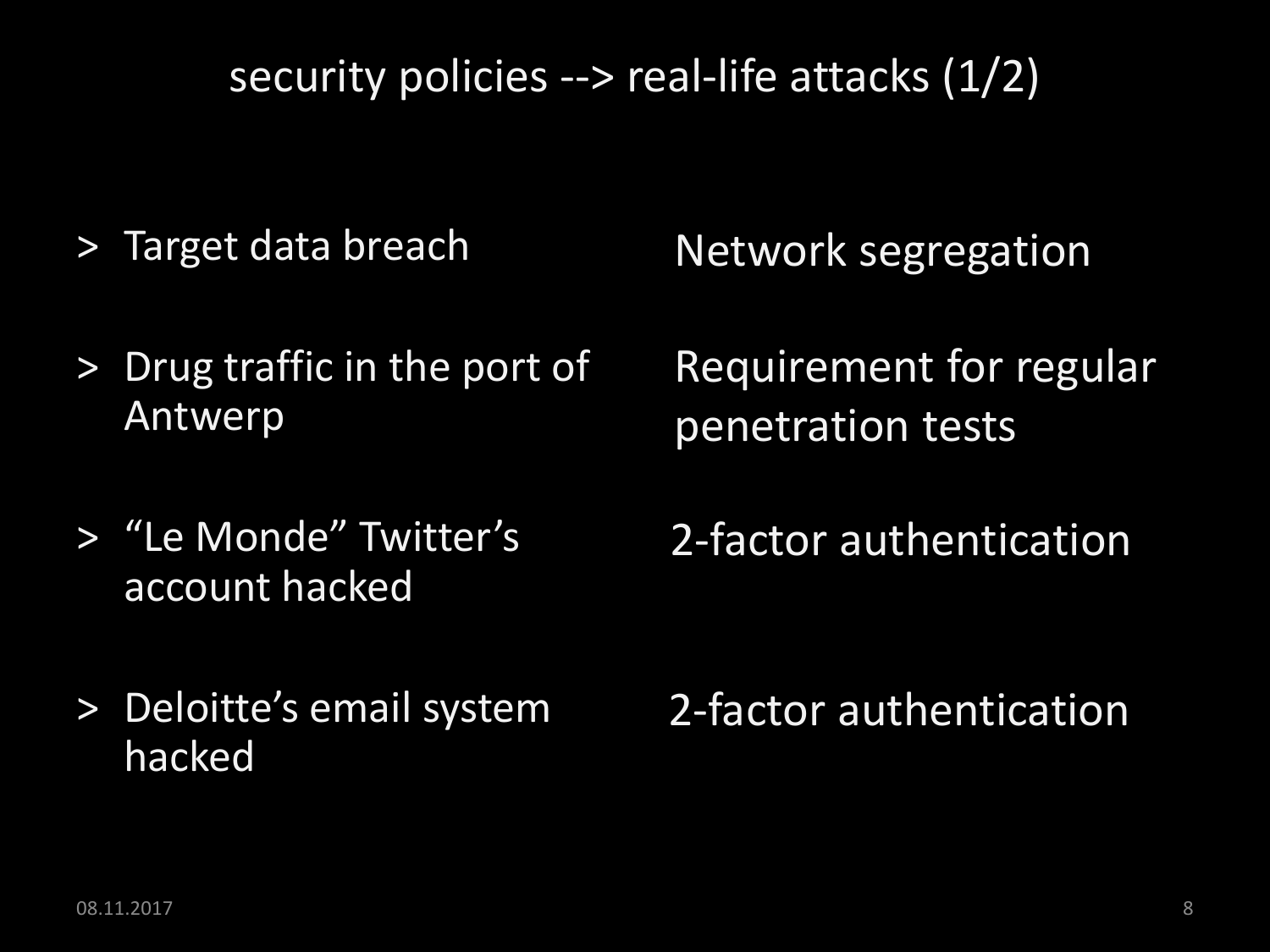#### security policies --> real-life attacks (2/2)

- > Equifax data breach
- > Bank of Bangladesh cyber robbery
- > Dyn DDoS attack

> Shipwreck of the oil tanker Erika

Vulnerability and Patch Management policy

Hardening, VPM, 2FA, operational process (missed alarms)

Security assessment methodology (Risk acceptance?) Regulations and certifications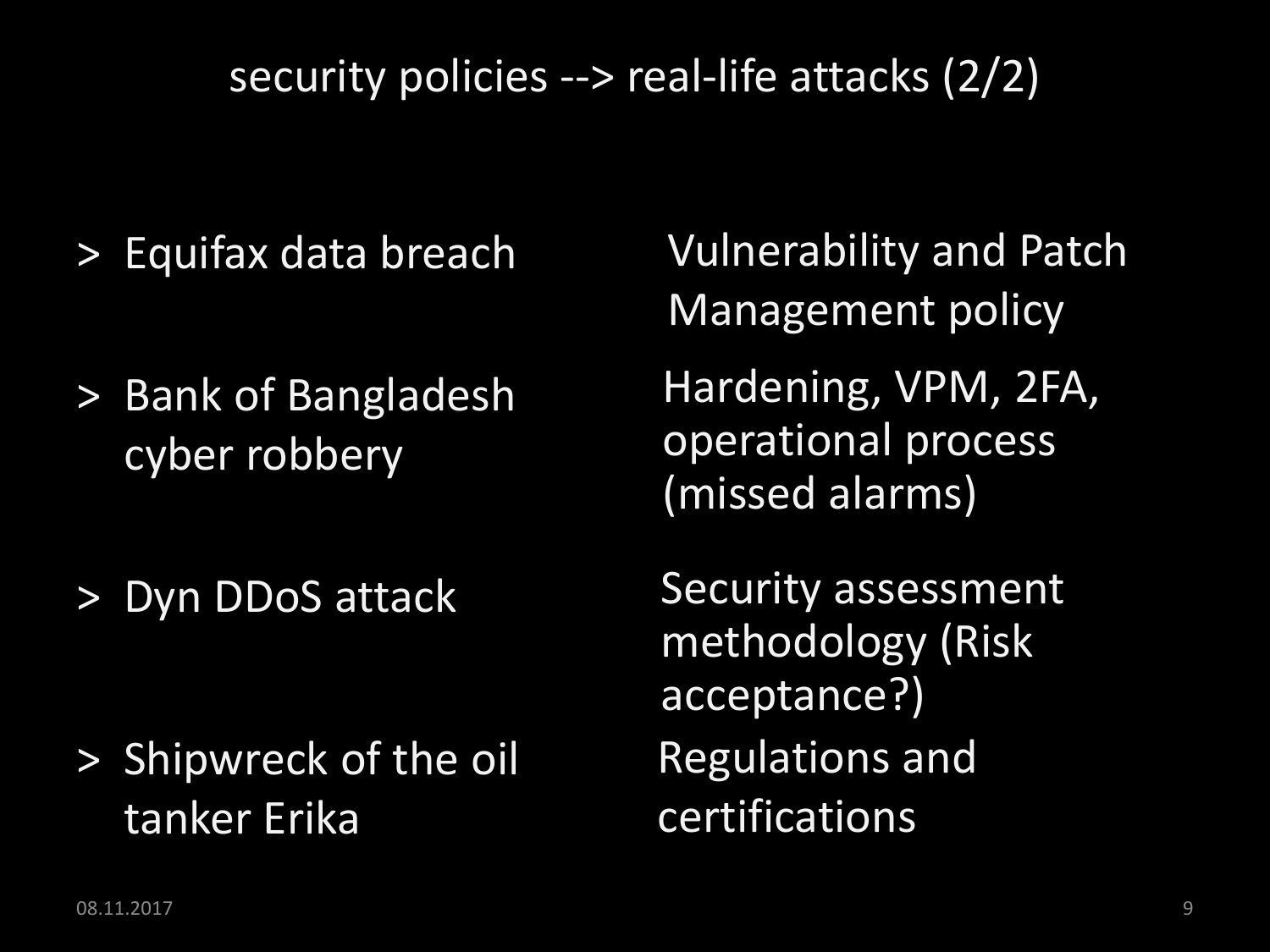# Dialectic?



### What can we learn from attacks regarding… security policies ?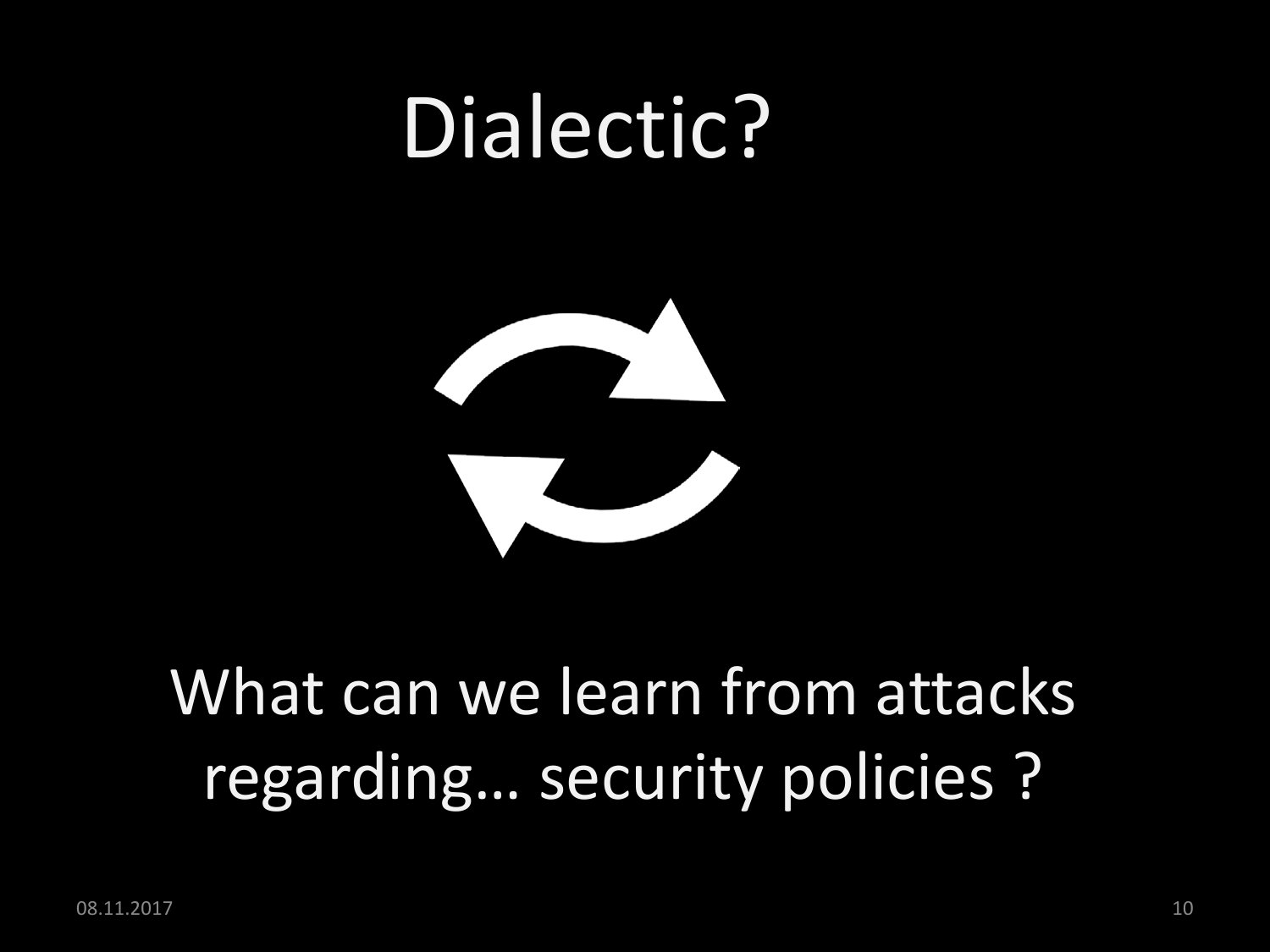real-life attacks --> security policies (1/4)

- > *Target data breach*: were compliant to PCI-DSS… **Compliance to a policy is never enough**… one must test (independently from the policy guidance). Furthermore, the attack began at a third party side: **how to enforce security policies by 3rd parties?** Shadow IT?
- > *Drug traffic in the port of Antwerp:* IT systems are often **not industrialized, but artisanal**. Poorly standardized. Policies should be **tailored**.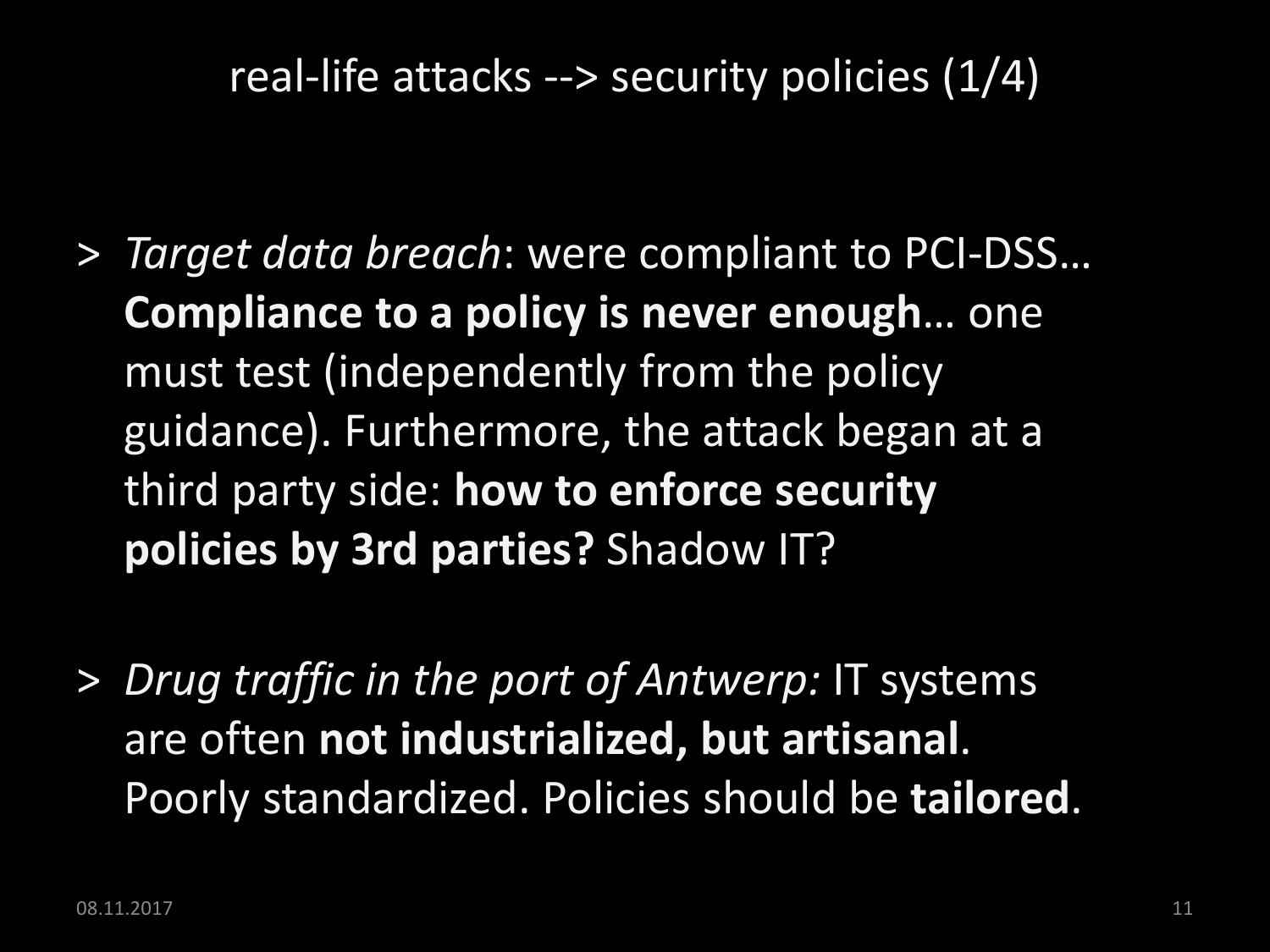real-life attacks --> security policies (2/4)

> *"Le Monde" Twitter's account hacked / Deloitte's email system hacked:* Same factor… **few history**. We are **not used to learn lessons**.

> *Equifax data breach:* they had a VPM policy… but was **not enforced**. **Regular controls have to be implemented**.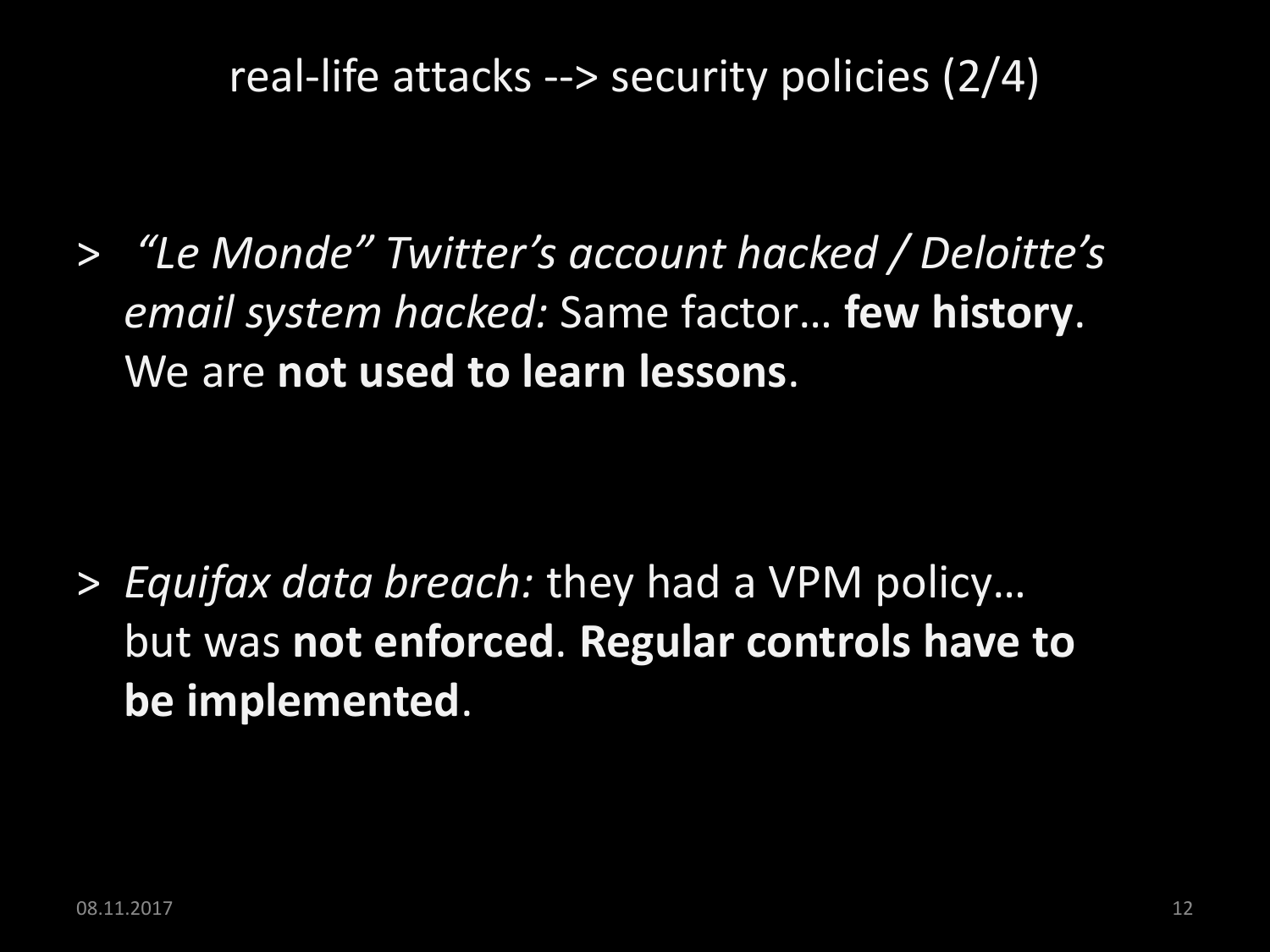real-life attacks --> security policies (3/4)

> *Deloitte's email system hacked*: they were ISO certified… but did probably not implement **real processes and controls** (a piece of paper never stopped a bad guy). **Prioritise, focus on essentials**  avoid endless documentation

*Remember Parkinson's Law of Triviality*: organisations give disproportionate weight to trivial issues (it is much more easy to spend a lot of time on policies than in implementing real controls)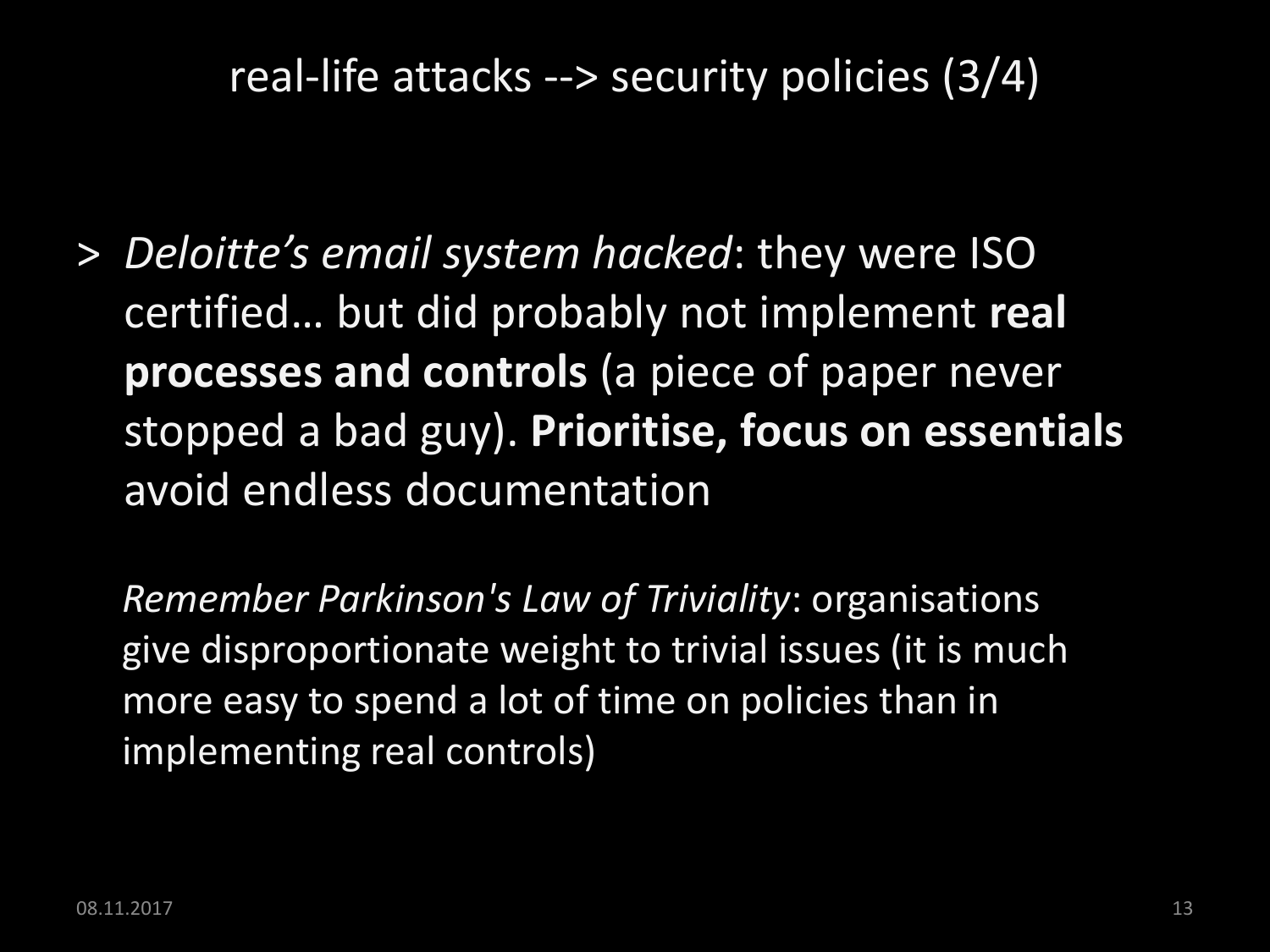real-life attacks --> security policies (4/4)

- > *Bank of Bangladesh cyber robbery:* began with a LinkedIn approach: not enough **awareness, security testing and training**
- > *Dyn DDoS attack:* policies and regulations often rely on **non-regulated fields and industries**
- > *Shipwreck of the oil tanker Erika:* **certification** process **should not rely** on third parties **paid by the entity being certified**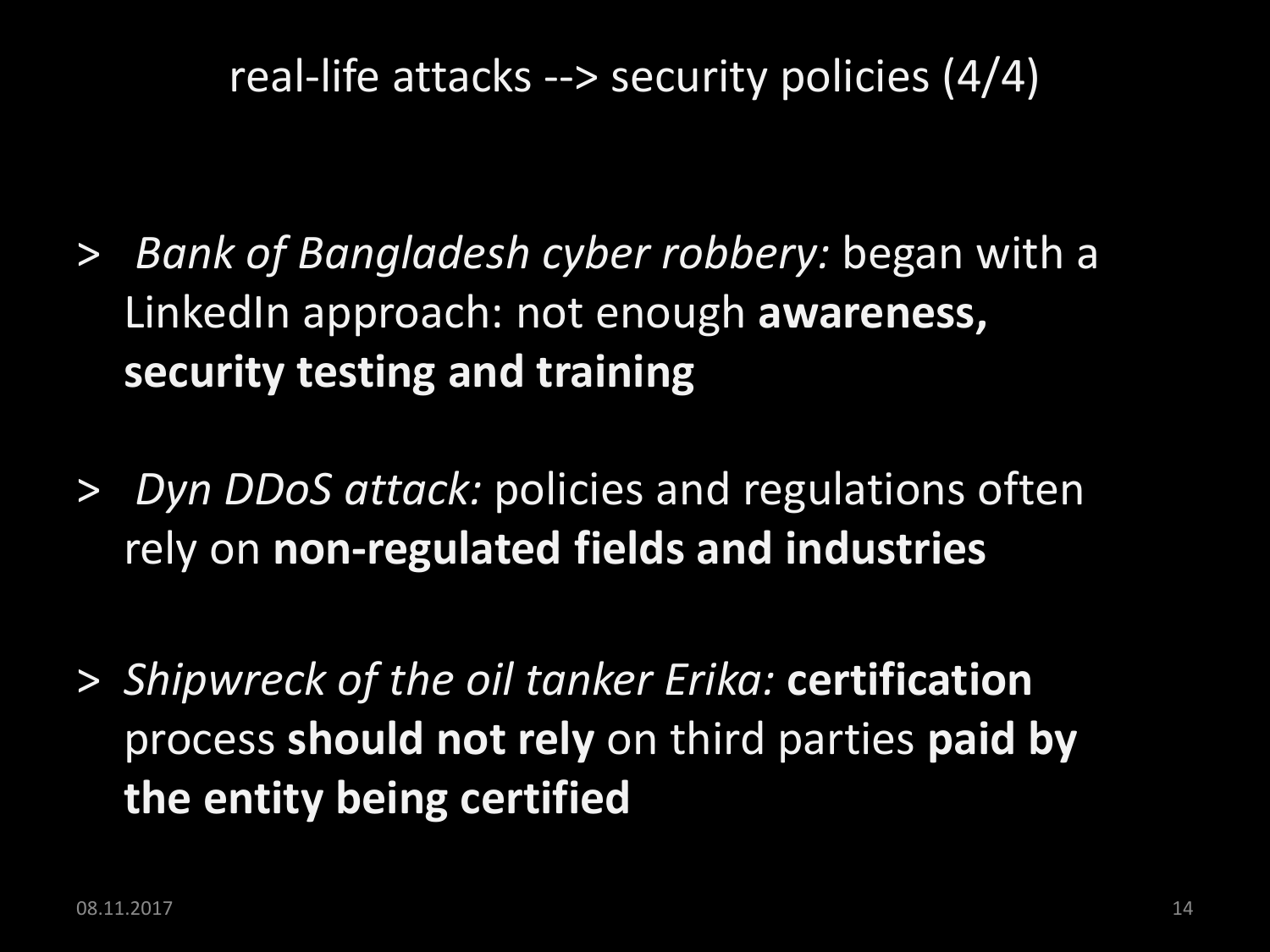#### Conclusions

- > Policies have to be adapted, tailored
- > Learn lessons from past events
- > Do not only rely on paper, implement real controls
- > Prioritise, focus on essentials
- > Avoid endless documents and discussion around
- > Enforce policies, control their application
- > Test, train and raise awareness
- > Identify and take into account non-regulated domains
- > Ensure that certification & audits are independent